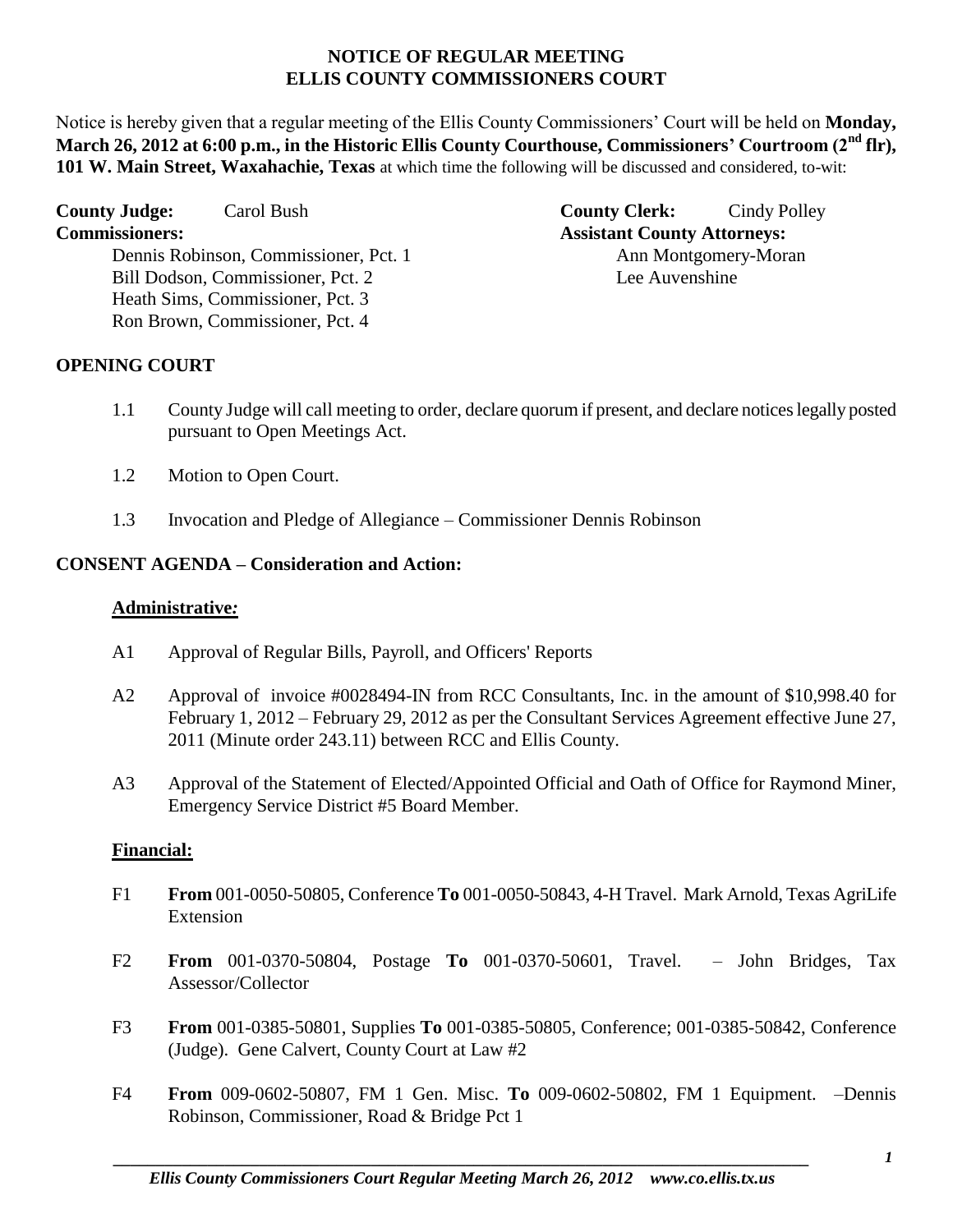F5 **From** 010-0653-50807, FM 2 – General Expense **To** 010-0653-50910, FM 2, Gas. Bill Dodson, Commissioner, Road & Bridge Pct 2

| F6 |  | Approve refund of overpayment to the following accounts for payment in error: |  |
|----|--|-------------------------------------------------------------------------------|--|
|    |  |                                                                               |  |

| Refund to be issued to:             | Account | <b>Amount Due</b> |
|-------------------------------------|---------|-------------------|
| <b>BAC Tax Services Corporation</b> | 152675  | \$4,376.20        |
| Jack in the Box                     | 206761  | \$3,304.75        |
| James B. Nutter & Company           | 210806  | \$2,615.07        |
| <b>BAC Tax Services Corporation</b> | 236241  | \$4,790.85        |
| <b>Ellis County Abstract</b>        | 225966  | \$2,588.96        |
|                                     |         |                   |

## **DEPARTMENT OF COUNTY DEVELOPMENT**

#### **Consideration and action regarding the following presented by Judy Armstrong, Director Department of Development:**

- 2.1 Accept the completed construction of the road, Sisters Lane, in the completed subdivision Garden Estates, Anderson Sargent Homes, Pct. 4.
- 2.2 Approve the release of the remainder of the Escrow Agreement in the amount of \$22,179.20 for the completed construction of the subdivision, Garden Estates, Anderson Sargent Homes, Pct. 4.

## **ADMINISTRATIVE**

- 3.1 Consideration and action to enact the Ellis County Burn Ban effective immediately.
	- *Carol Bush, County Judge*
- 3.2 Presentation by Jason Brown and Shannon Stevenson, North Central Texas Council of Governments, on the FY 2012 AirCheckTexas Drive a Clean Machine Program Administrative Agreement and Operational Plans.
	- *Barbra Leftwich, County Planner*
- 3.3 Consideration and action to reauthorize the purchase of approximately 2.5 acres of land from J.B. Mercer on I-45 Business in Palmer, Texas, immediately adjacent to property owned by Ellis County and utilized by Ellis County Road and Bridge Precinct No. 1. This purchase was originally authorized by the Ellis County Commissioners Court on July 26, 2010 pursuant to Minute Order No. 247.10.
	- *Dennis Robinson, Commissioner Pct. 1*
- 3.4 Consideration and action to authorize the placement of a gate across Cowan Road, a third class county roadway, in a manner meeting not less than the minimum requirements of Section 251.010 of the Transportation Code.
	- *Heath Sims, Commissioner, Pct. 3*
- 3.5 Consideration and action to set the maximum reasonable & prudent speed as allowed under Chapter 251, Sec. 251.154 of the Texas Transportation Code inside the Plum Creek subdivision at 30 mph. The streets include Plum Creek, Plum Creek Court, Creekside Court and Bent Creek Court.
	- *Heath Sims, Commissioner, Pct. 3*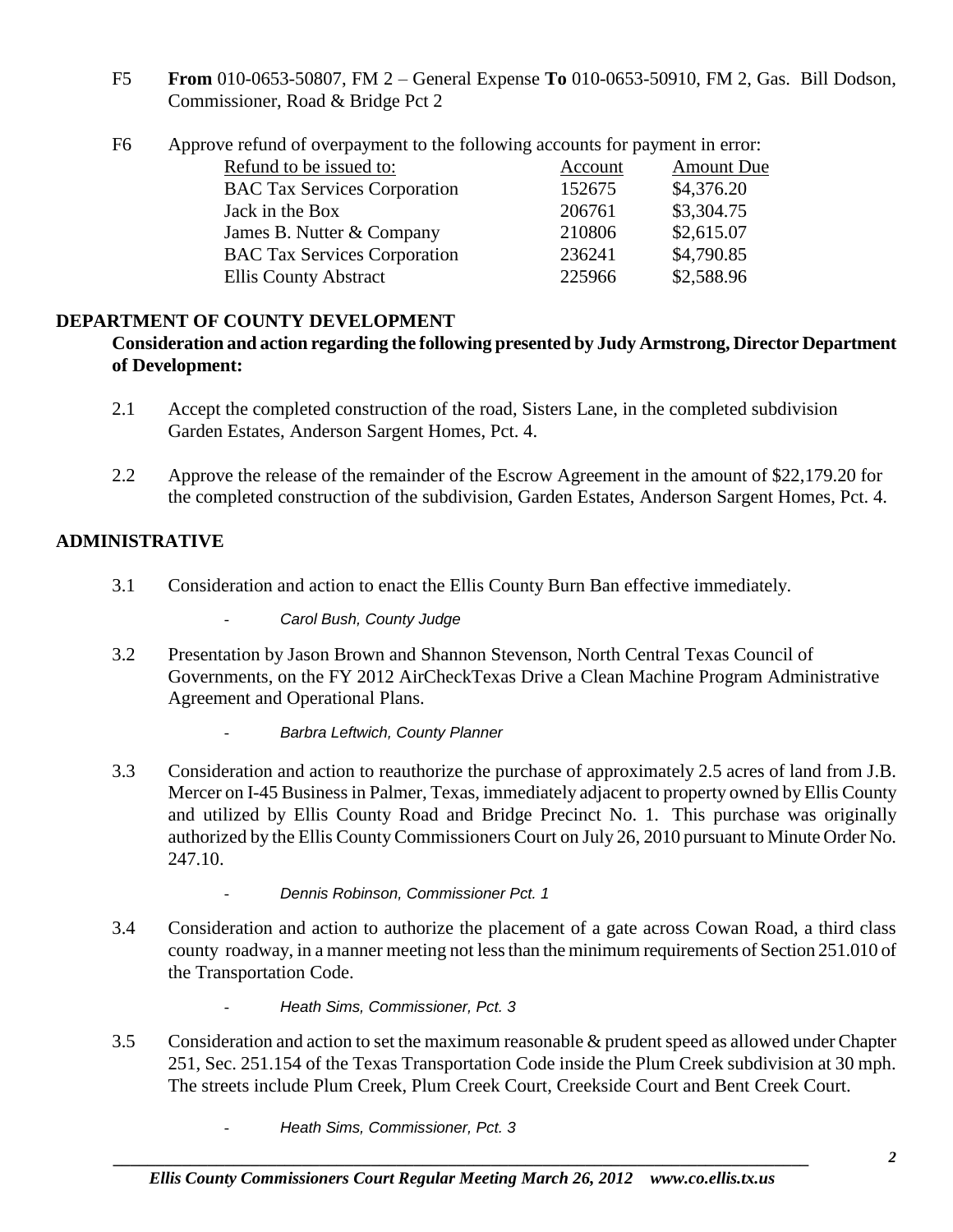- 3.6 Consideration and action to approve an Interlocal Cooperation Contract between County of Ellis and Red Oak ISD for term agreement February 1, 2012 to February 1, 2013.
	- *Ron Brown, Commissioner, Pct. 4*

#### **RECESS TO CONVENE TO EXECUTIVE SESSION**

#### **EXECUTIVE SESSION**

"The Commissioners' Court of Ellis County reserves the right to adjourn into **Executive Session** at any time during the course of this meeting to discuss any of the matters listed in this agenda, in the order deemed appropriate, as authorized by Texas Government Code 551**,** or to seek the advice of its attorney and/or other attorneys representing Ellis County on any matter in which the duty of the attorney to the Commissioners' Court under the Texas Disciplinary Rules of Professional Conduct of the State Bar of Texas clearly conflicts with Texas Government Code Chapter 551 or as otherwise may be permitted under 551."

- 4.1 Pursuant to Section 551.072 of the Government Code, consultation with counsel regarding the possible sale or lease of real property "if deliberation in an open meeting would have a detrimental effect on the position of the governmental body in negotiations with a third person."
- 4.2. Pursuant to Section 551.074 of the Government Code, to deliberate the appointment, employment, evaluation, reassignment, duties, discipline or dismissal of a public officer or employee. (Purchasing Agent)

#### **ADJOURNMENT OF EXECUTIVE SESSION**

#### **ADJOURNMENT**

Signed this the \_\_\_\_\_\_\_\_ day of March, 2012.

\_\_\_\_\_\_\_\_\_\_\_\_\_\_\_\_\_\_\_\_\_\_\_\_\_\_\_\_\_\_\_\_\_\_\_

Carol Bush Ellis County Judge

I, the undersigned, County Clerk of the Ellis County Commissioners Court do hereby certify that the above Notice of Regular Meeting of the Ellis County Commissioners Court is a true and correct copy of said Notice, that I received said Notice, and it was posted at the South doors of the Ellis County Courthouse, a place readily accessible to the general public at all times on the day of March, 2012, at  $a.m./p.m.$ 

Cindy Polley, County Clerk

By By By By Bell,  $B_1$ ,  $D$ eputy

- **The Commissioners Court reserves the right to consider and take action on the above agenda items in any particular order.**
- **Anyone wishing to address the Commissioners Court concerning a posted agenda item must make a formal request by presenting a "Participation Form" to the County Clerk at least 10 minutes prior to the beginning of the meeting.**
- **If you or your representative, have a disability that requires special arrangements and you plan to attend this public meeting, please contact the County Judge's Office at (972) 825-5011 within 72 hours of the meeting. Reasonable accommodations will be made to meet your needs at the meeting.**

*\_\_\_\_\_\_\_\_\_\_\_\_\_\_\_\_\_\_\_\_\_\_\_\_\_\_\_\_\_\_\_\_\_\_\_\_\_\_\_\_\_\_\_\_\_\_\_\_\_\_\_\_\_\_\_\_\_\_\_\_\_\_\_\_\_\_\_\_\_\_\_\_\_\_\_\_\_\_\_\_\_ Ellis County Commissioners Court Regular Meeting March 26, 2012 www.co.ellis.tx.us*